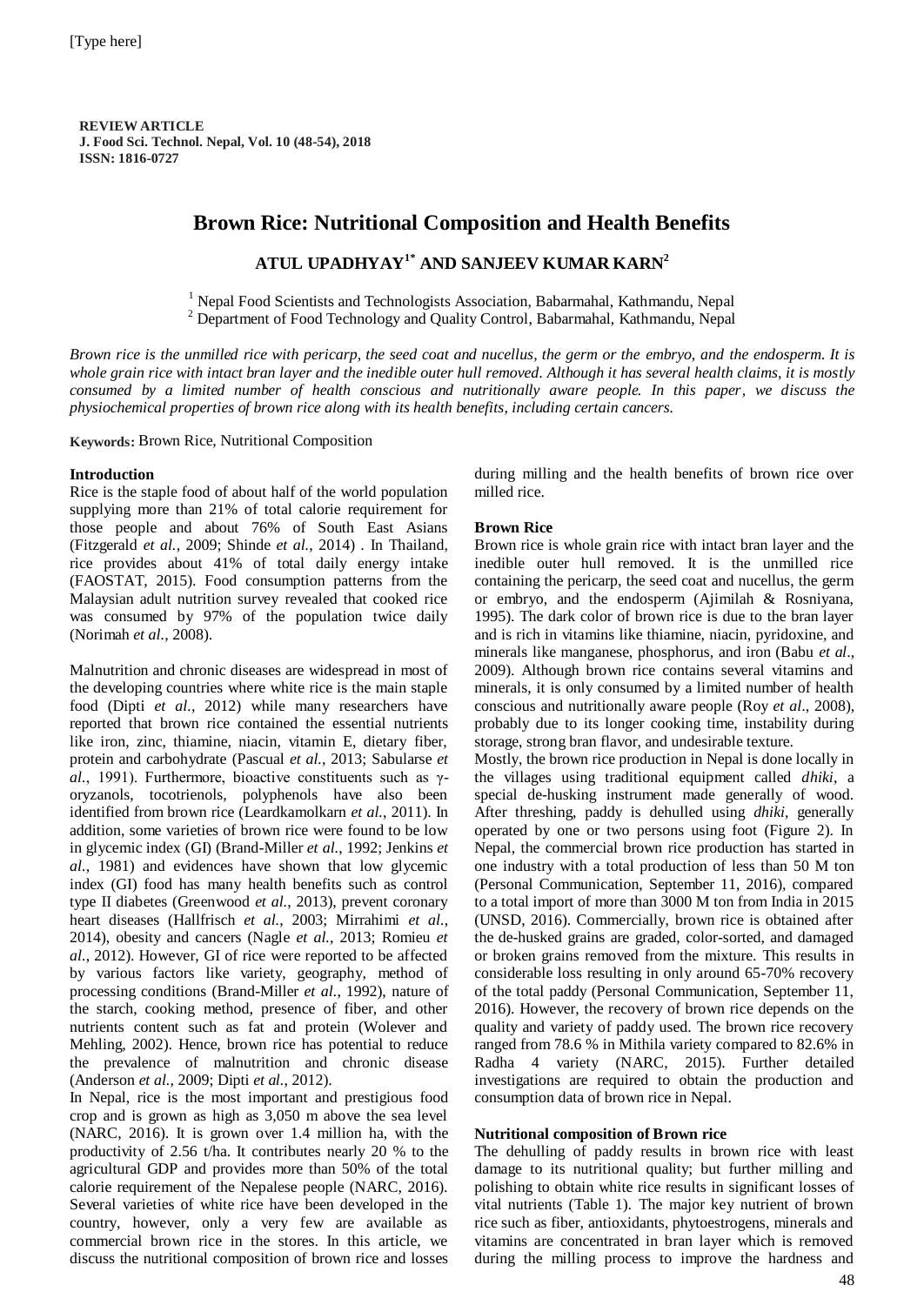chewiness (Das *et al*. 2008; Wang *et al*., 2013) (Fig. 1). Rice bran constitutes 10% of total rice grain and contains the major part of nutrients and antioxidative components such as vitamin E (tocopherols and tocotrienols), phytosterols, phytic acid, phenols, γ-oryzanols and tricin (Leardkamolkarn *et al*., 2011).

Nutritional studies have identified dietary fiber, bran oil, unsaponifiable matter, sterols and protein as rice bran's healthful components (Slavin, 2004). Composition of the whole grain rice is almost similar to the whole cereal grains though it contains some unique components in unique amount (Dipti *et al*., 2012). Milling of brown rice causes minimum loss of protein and carbohydrate, but significant losses (in the range of  $60 - 90\%$ ) of other components like fiber, lipids, minerals, B-vitamins (USDA, 2014).

Brown rice, generally, contains fiber three times more than white rice (Parengam *et al*., 2012). The insoluble dietary fiber enhances the weight of stool, prevents carcinogens actions in intestinal mucosa, easy emptying of faeces and supports normal colonic microfloral growth to produce beneficial components such as short chain fatty acids (Willet *et al*., 1992; Daou and Zhang, 2014). The dietary fibers also have potentials to reduce serum cholesterol, low density lipoprotein and blood pressure, and to improve glycaemia and insulin sensitivity (Glore *et al*., 1994; Thebaudin *et al*., 1997; Anderson *et al*., 2009; Yanai *et al*; 2014).

The B-vitamins present in the brown rice may play a significant role in preventing diseases associated with vitamin deficiencies. The deficiency of thiamine causes beriberi, with symptoms of weakness, loss of sensation in the legs and cardiac failures (Adamolekun, 2010). Several consequences of thiamine deficiencies have been seen in different countries, including Nepal (WHO, 2007). Certain varieties of brown rice has been reported to contain more than 0.5 mg/100 g thiamine (McKevith, 2004; Deepa *et al*., 2008). Similarly, niacin is considered important for its role as nicotinamide adenine phosphate (NAD), and important prosthetic group of several types of enzymes (Batifoulier *et al*., 2006). Among grains and legumes, brown rice is considered good source of niacin which contains up to 5.54 mg/100 g (Lebiedzinska and Szefer, 2006) (Table 2).

The mineral content of brown rice have varying amount of iron (Fe), phosphorus (P), magnesium (Mg), Potassium (K), zinc (Zn), and copper (Cu) (Table 2). Polished rice diets with low amount of trace minerals are thought to be reasons for anemia and Zn deficiencies disorders in certain population (Dipti *et al*., 2012). WHO estimates that more than 30% of the world population are anemic, mainly due to Fe deficiency (WHO, 2015). Brown rice contains the highest amount of Fe compared to husk, chaff and raw polished rice (Meng *et al*., 2005). However, it should be noted that certain anti-nutritional factors like phytate present in the brown rice may reduce the bioavailability of bivalent minerals. Certain processing like soaking, germination and fermentation may reduce the phytic acid and increase the bioavailability of metals (Liang *et al*., 2008).

The rice protein is mainly found in protein bodies between starch granules, however, bran also contains considerable amount of protein (Juliano and Bechtel, 1985). Furthermore, the rice protein quality has been better in comparison to wheat and corn protein quality (Cao *et al*., 2009). The protein content of brown rice varies in the range of 4.3 – 18.2%, and has higher amounts of lysine, and essential amino acid, in comparison to other cereals and milled rice (Deepa *et al*., 2008). The major carbohydrate present in the brown rice is starch, which is a homopolymer of glucose forming an alpha-glucosidic chain, called glucosan or glucan. The two main constituents of starch are amylose and amylopectin. However, rice contains lower proportion of lipid than starch and protein. The lipid is concentrated in embryo or germ of the kernel and also in aleurone layer (Juliano, 1985). The rice lipid is unique source of bioactive compounds like vitamin E, y-oryzanol (Lerma-Garcia *et al*., 2009; Yoshida *et al*., 2011).

|  | Table 1. Nutrient compositions of brown and white rice |  |  |  |
|--|--------------------------------------------------------|--|--|--|
|  | (per 100 g Long grain, raw)                            |  |  |  |

| Nutrient              | Unit | Brown | White | %        |
|-----------------------|------|-------|-------|----------|
|                       |      | rice  | rice  | milling  |
|                       |      |       |       | $loss *$ |
| Moisture              | g    | 10.37 | 11.62 |          |
| Protein               | g    | 7.94  | 7.13  | 10       |
| Total lipid (fat)     | g    | 2.92  | 0.66  | 77       |
| Carbohydrate,<br>by   | g    | 77.24 | 79.95 |          |
| difference            |      |       |       |          |
| Fiber (total dietary) | g    | 3.5   | 1.3   | 63       |
| Total sugars          | g    | 0.85  | 0.12  | 86       |
| Calcium, Ca           | mg   | 23    | 28    |          |
| Iron, Fe              | mg   | 1.47  | 0.8   | 46       |
| Magnesium, Mg         | mg   | 143   | 25    | 83       |
| Phosphorus, P         | mg   | 333   | 115   | 66       |
| Potassium, Ka         | mg   | 223   | 115   | 49       |
| Sodium, Na            | mg   | 7     | 5     | 29       |
| Zinc, Zn              | mg   | 2.02  | 1.09  | 46       |
| Thiamine              | mg   | 0.401 | 0.07  | 83       |
| Riboflavin            | mg   | 0.093 | 0.049 | 47       |
| Niacin                | mg   | 5.091 | 1.6   | 69       |
| Vitamin B6            | mg   | 0.509 | 0.164 | 68       |
| Folate                | μg   | 20    | 8     | 60       |
| Vitamin<br>E<br>(α-   | mg   | 1.2   | 0.11  | 91       |
| tocopherol)           |      |       |       |          |
| FA (total saturated)  | g    | 0.584 | 0.18  | 69       |
| FA<br>(total          | g    | 1.056 | 0.206 | 80       |
| monounsaturated)      |      |       |       |          |
| <b>FA</b><br>(total)  | g    | 1.044 | 0.177 | 83       |
| polyunsaturated)      |      |       |       |          |

\*Calculated on the basis of difference in brown and white rice; FA, Fatty acids

Source: USDA National Nutrient Database for Standard Reference (2014) (Adapted)

#### **Physico-chemical properties of brown rice**

The physicochemical properties such as dimension and appearance are regarded as the important indicators of rice properties (Deepa *et al*., 2008; Shinde *et al*., 2014). These indicators include kernel dimensions, and chemical properties like amylose content, gelatinization temperature, gel consistency, water uptake, solid loss of rice during hydration and sensory characteristics. All these indicators are considered while evaluating cooking quality of rice (Shinde *et al*., 2014). Brown rice can be classified as long (  $> 3.1$  mm), medium  $(2.1 - 3$  mm) and short (  $< 2$  mm) (Aluko *et al*., 2004). Similarly, brown rice with high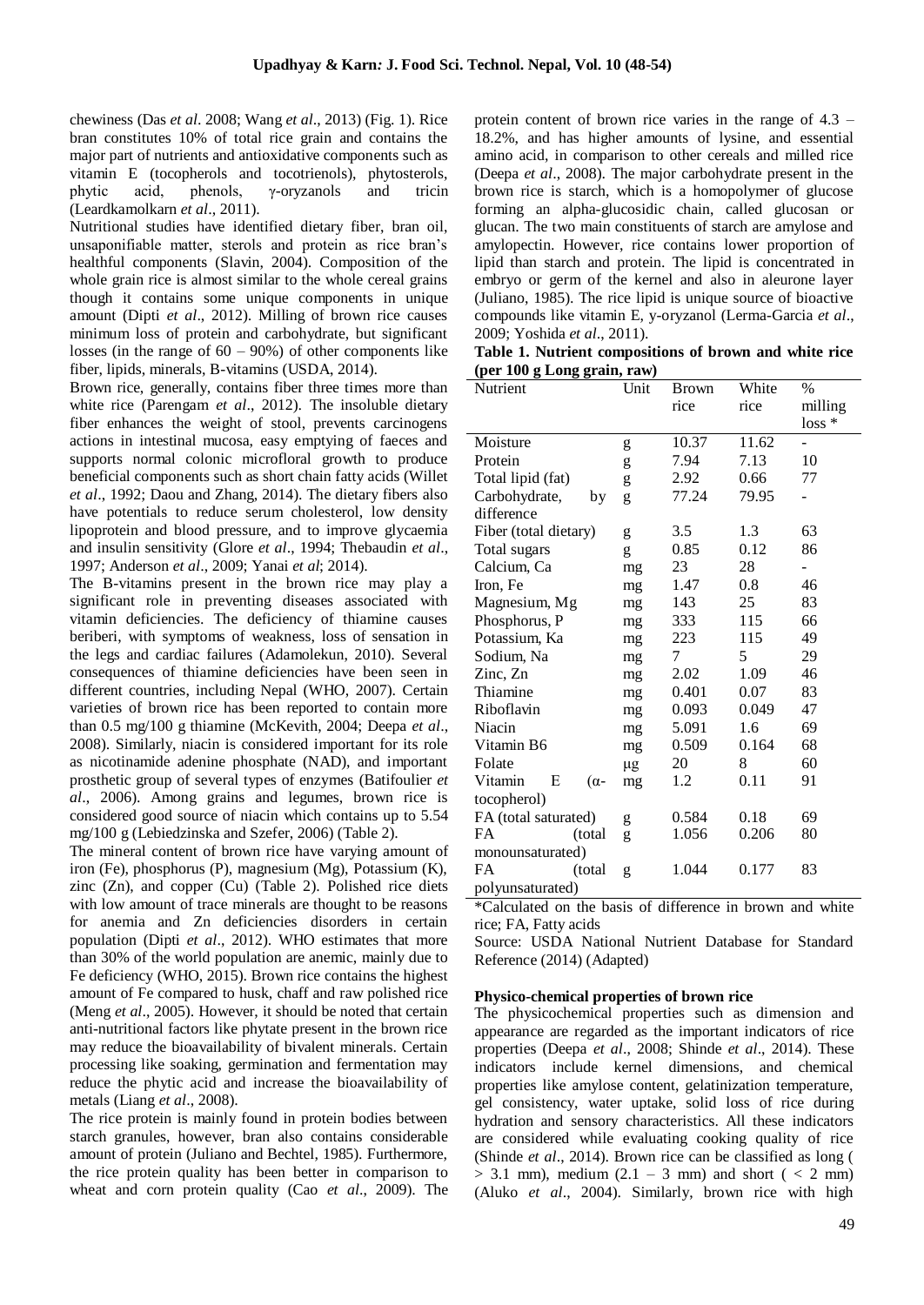amylose  $(25 - 30\%)$ , intermediate  $(20 - 25\%)$ , and low (10-20%) are also found. Generally, long grains with high amylose content becomes dry, flaky and separate after cooking; the shorter and medium grains with low amylose impart moist and firm after cooking (Deepa *et al*., 2010). More is the gelatinization temperature ( $> 80$  °C), higher is the resistance to water uptake and starch gelatinization (Sabularse *et al*., 1991). Rice with higher gelatinization temperature has longer cooking time than milled rice, however, higher cooking time of brown rice is considered due to slow water absorption because of the presence of thick and intact aleurone and pericarp (Rosniyana *et al*., 2006; Deepa *et al*., 2008). The cooking time of brown rice can be reduced through ultrasonic treatment, albeit, there is a loss in natural morphology of the rice bran (Cui *et al*., 2010).



**Figure 1. Hypothetical diagram of brown and white rice** 

#### **Health benefits of brown rice**

In some parts of the world, "to eat" literally means "to eat rice" (Babu *et al*., 2009). This is probably due to accessibility of some variety of rice throughout the year, and the cultural practices of eating rice three times a day. Therefore, rice consumption has resulted in providing at least 50% of total calorie intake in these regions.

The milling and polishing of brown rice to white rice results in significant losses of micro nutrients (Table 1). The chemical composition of brown rice was significantly affected by the milling process (Rosniyana *et al*., 2006). Therefore, brown rice and partially milled rice offer healthier benefits than milled rice. With high fiber content, brown rice can protect against several colonic disorders. High rice fiber intake causes changes in the microbial populations, in particular, significantly higher numbers of *Bifidobacterium adolescentis* and *Enterococcus faecalis* and significantly lower number so baceteroides, eubacteria, and clostridia (Benno *et al*., 1989).

Several types of antioxidant phenolic compounds have been isolated from brown rice and it has been reported that these compounds more abundant in brown than white rice (Tian *et al*., 2004). Furthermore, it has been suggested that brown rice and bran contain compound such as tricin which could be associated with the putative cancer chemopreventive properties, and that these compounds are found in higher amounts in brown rice than white rice (Hudson *et al*., 2000). Furthermore, a clear inverse association between wholegrain, like brown rice, intake and risk of ischemic heart disease death exists, which may be due to the presence of phytochemicals, including fiber and antioxidants (Jacobs Jr *et al*., 1998). Moreover, epidemiological studies have indicated that individuals with higher levels of whole grain intake have a 29% lower risk for atherosclerotic cardiovascular disease (Anderson, 2003). These diets tend to decrease serum LDL-cholesterol and triacylglycerol levels as well as blood pressure while increasing HDL-cholesterol levels (Anderson, 2003).

Substitution of whole grains, including brown rice, for white rice may lower risk of type 2 diabetes (Sun *et al*., 2010). This could be attributed to the lower glycemic index (GI) of brown rice (66) than white rice (72) (Jenkins *et al*., 1981). Low GI foods have been extensively studied and association for the reduction of urinary C-peptide excretion, improvement on glycemic control of diabetic, reduction of serum lipids, enhancement of HDL-cholesterol, reduction of risk of cardiovascular diseases as well as cancers have been found (Jenkins *et al*., 1981; Wolever & Mehling, 2002; Romieu *et al*., 2012; Greenwood *et al*., 2013). Brown rice is a more health beneficial food for diabetics and hypoglycemic individuals since it releases less amount of glucose to the blood than compared to white rice (Panlasigui, *et al*., 2006). Studies have suggested that modifying the type or rice consumed and choosing low GI snacks could have a major influence on the total meal glycaemic load of young children (Hui & Nelson, 2006).



**Figure 2. Traditional dehulling equipment,** *dhiki***, being operated by Nepalese woman. (Adapted from Joshi, 2014).** 

#### **Concluding Remarks**

The nutritional composition of brown rice has several advantages of milled rice, primarily due to the presence of several phytochemicals like fiber, vitamins, minerals, monoand poly-unsaturated fatty acids, and antioxidant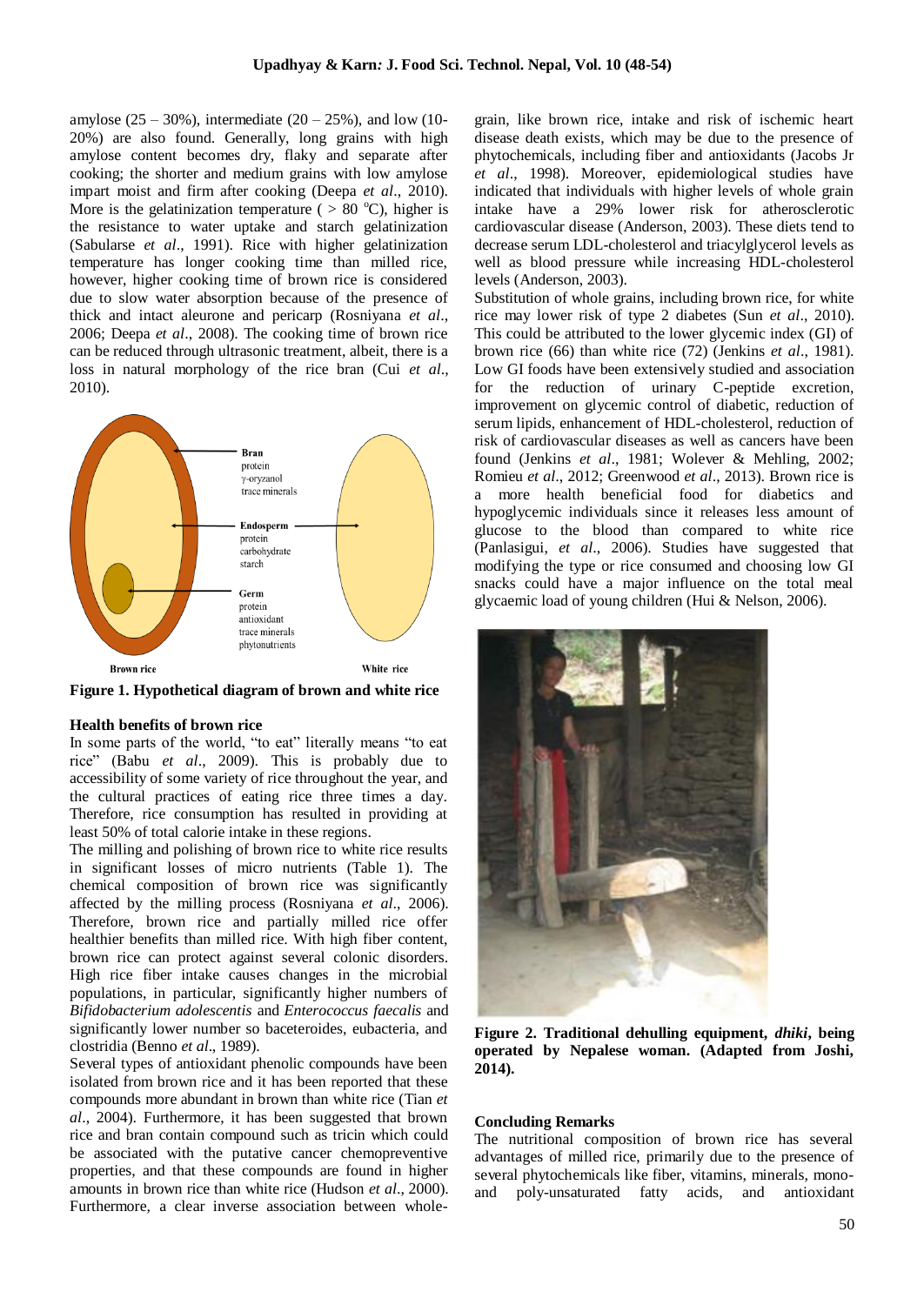phytochemicals. However, significant amount of these constituents are lost during the milling or polishing process. The evidences suggest that brown rice has life style disease preventing potentialities, and therefore, it is highly recommended to substitute brown rice with milled rice in diets.

#### **References**

Adamolekun, B. (2010). Thiamine deficiency and the etiology of tropical ataxic neuropathy. International Health, 2(1), 17–21.

Ajimilah, N.H. and Rosniyana, A. (1994). Brown rice consumption in Malaysia: A new trend? Proceeding of 5th ASEAN FOOD Conference. Kuala Lumpur: MARDI

Aluko, G., Martinez, C., Tohme, J., Castano, C., Bergman, C., & Oard, J. H. (2004). QTL mapping of grain quality traits from the interspecific cross *Oryza sativa* x *O. glaberrima*. TAG. Theoretical and Applied Genetics, 109(3), 630–9.

Anderson, J.W. (2003). Whole grains protect against atherosclerotic cardiovascular disease. Proceedings of the Nutrition Society, 62, 135–142.

Anderson, J. W., Baird, P., Davis, R. H., Ferreri, S., Knudtson, M., Koraym, A., Williams, C. L. *et al*. (2009). Health benefits of dietary fiber. Nutrition Reviews, 67, 188– 205.

Babu, D.P., Subhasree, R.S., Bhakyaraj, R., & Vidhyalakshmi, R. (2009). Brown rice-beyond the color reviving a lost health food – a review. American-Eurasian Journal of Agronomy, 2 (2): 67–72.

Batifoulier, F., Verny, M.-A., Chanliaud, E., Rémésy, C., & Demigne, C. (2006). Variability of B vitamin concentrations in wheat grain, milling fractions and bread products. European Journal of Agronomy, 25, 163–169.

Benno, Y., Endo, K., Miyoshi, H., Okuda, T. (1989). Effect of rice fiber on human fecal microflora. Microbialogy Immunoloyg, 33, 435–440.

Brand Miller, J., Pang, E., & Bramall, L. (1992). Rice : a high or low glycemic food ? American Journal of Clinical Nutrition, 56, 1035–6.

Cao, X., Wen, H., Li, C., & Gu, Z. (2009). Differences in functional properties and biochemical characteristics of congenetic rice proteins. Journal of Cereal Science, 50, 184– 189.

Cui, L., Pan, Z., Yue, T., Atungulu, G. G., & Berrios, J. (2010). Effect of Ultrasonic Treatment of Brown Rice at Different Temperatures on Cooking Properties and Quality. Cereal Chemistry, 87, 403–408.

Daou, C., & Zhang, H. (2014). Functional and physiological properties of total, soluble, and insoluble dietary fibres derived from defatted rice bran. Journal of Food Science and Technology, 51, 3878–3885.

Das, M., Banerjee, R., & Bal, S. (2008). Evaluation of physicochemical properties of enzyme treated brown rice (Part B). LWT - Food Science and Technology, 41, 2092– 2096.

Deepa, G., Singh, V., & Naidu, K. A. (2008). Nutrient composition and physicochemical properties of Indian medicinal rice – Njavara. Food Chemistry, 106, 165–171.

Deepa, G., Singh, V., & Naidu, K. A. (2008). Nutrient composition and physicochemical properties of Indian medicinal rice – Njavara. Food Chemistry, 106, 165–171.

Dipti, S. S., Bergman, C., Indrasari, S. D., Herath, T., Hall, R., Lee, H., *et al*. (2012). The potential of rice to offer solutions for malnutrition and chronic diseases. Rice (New York, N.Y.), 5, 16.

FAOSTAT. (2015). Food Balance Sheet. Retrieved August 28, 2016, from http://faostat3.fao.org/download/FB/FBS/E. Fitzgerald, M. A., McCouch, S. R., & Hall, R. D. (2009). Not just a grain of rice: the quest for quality. Trends in Plant Science, 14(3), 133–139.

Glore, S. R., Van Treeck, D., Knehans, A. W., & Guild, M. (1994). Soluble fiber and serum lipids: a literature review. Journal of the American Dietetic Association, 94(4), 425– 436.

Greenwood, D. C., Threapleton, D. E., Evans, C. E. L., Cleghorn, C. L., Nykjaer, C., Woodhead, C., & Burley, V. J. (2013). Glycemic index, glycemic load, carbohydrates, and type 2 diabetes: systematic review and dose-response metaanalysis of prospective studies. Diabetes Care, 36, 4166– 4171.

Hallfrisch, J., Scholfield, D. J., & Behall, K. M. (2003). Blood pressure reduced by whole grain diet containing barley or whole wheat and brown rice in moderately hypercholesterolemic men. Nutrition Research, 23, 1631– 1642.

Hudson, E.A., Dinh, P.A., Kokubun, T., Simmonds, M.S.J., & Gescher, A. (2000). Characterization of potentially chemopreventive phenols in extracts of brown rice that inhibit the growth of human breast and colon cancer cells. Cancer Epidemiology Biomarkers Preview, 9, 1163–1170.

Hui, L.L., & Nelson, E.A.S. (2006). Meal glycaeming load of normal-weight and overweight Hong Kong children. European Journal of Clinical Nutrition, 60, 220–227.

Jacobs Jr, D.R., Meyer, K.A., Kushi, L.H., & Folsorn, A.R. (1998). Whole-grain intake may reduce the risk of ischemic heart disease death in postmenopausal women: the Iowa Women's Health Study. American Journal of Clinical Nutrition. 68, 248–257.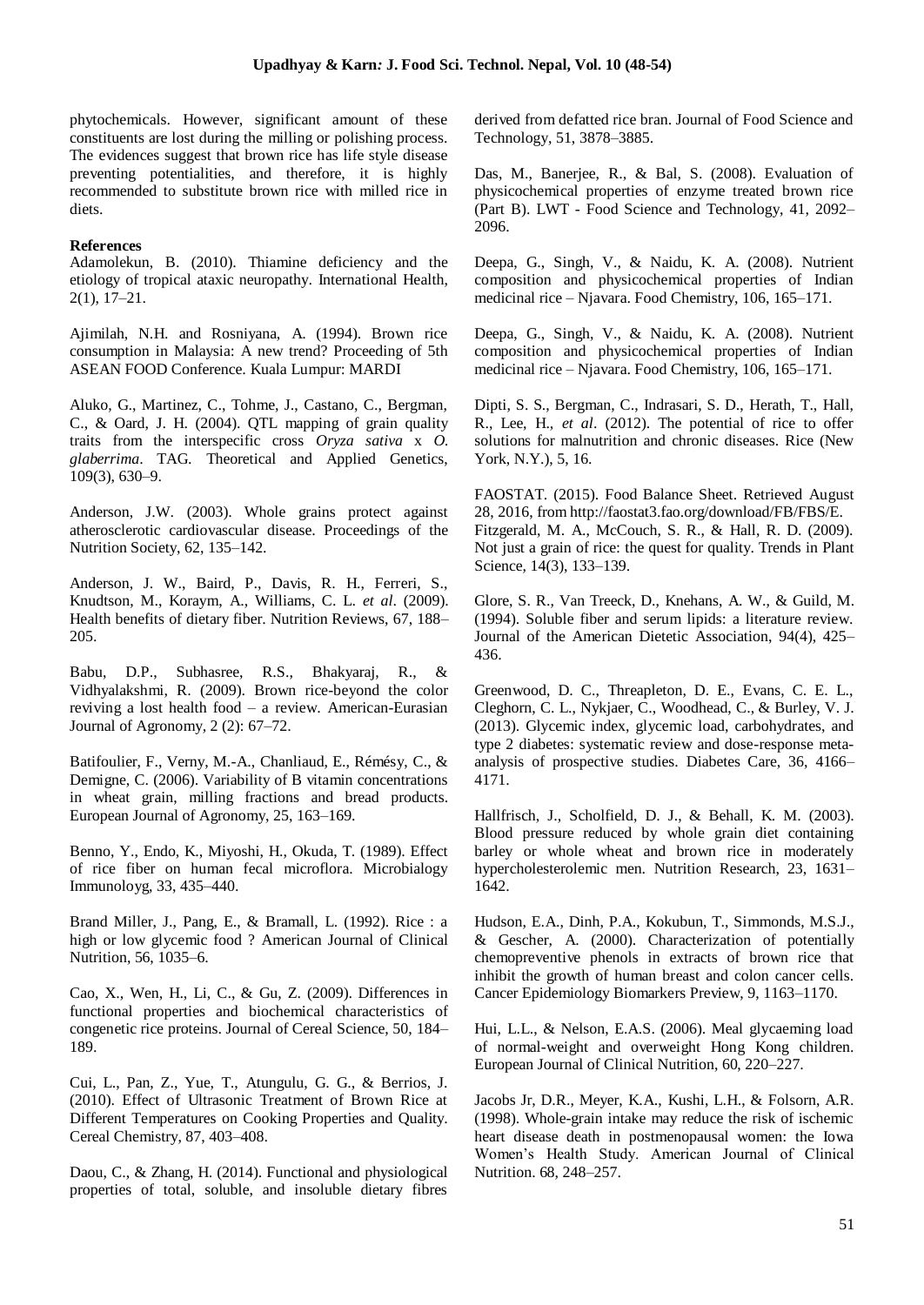Jenkins, D. J., Wolever, T. M., Taylor, R. H., Barker, H., Fielden, H., Baldwin, J. M., *et al*. (1981). Glycemic index of foods: a physiological basis for carbohydrate exchange. American Journal of Clinical Nutrition, 34, 362–366.

Juliano, B. O. (1985). Polysaccharides, proteins and lipids. In B. O. Juliano (Ed.), Rice : Chemistry and Technology (pp. 59–142). Minnesota, USA: American Association of Cereal Chemists.

Juliano, B. O., & Bechtel, D. B. (1985). The rice grain and its gross composition. In B. O. Juliano (Ed.), Rice: Chemistry and Technology (pp. 17–50). Minnesota: American Association of Cereal Chemists.

Joshi, B.K. (2014). Farmers' knowledge on and on-station characterization of bhate phaper (rice tartary buckwheat). Nepal Agriculture Research Journal, 14, 44–52)

Leardkamolkarn, V., Thongthep, W., Suttiarporn, P., Kongkachuichai, R., Wongpornchai, S., & Wanavijitr, A. (2011). Chemopreventive properties of the bran extracted from a newly-developed Thai rice: The Riceberry. Food Chemistry, 125(3), 978–985.

Lebiedzińska, A., & Szefer, P. (2006). Vitamins B in grain and cereal–grain food, soy-products and seeds. Food Chemistry, 95(1), 116–122.

Lerma-García, M. J., Herrero-Martínez, J. M., Simó-Alfonso, E. F., Mendonça, C. R. B., & Ramis-Ramos, G. (2009). Composition, industrial processing and applications of rice bran γ-oryzanol. Food Chemistry, 115(2), 389–404.

Liang, J., Han, B.Z., Mout, M.J.R., & Hamer, R.J. (2008). Effects of soaking, germination and fermentation on phytic acid, total and in vitro zinc in brown rice. Food Chemistry, 110, 821 – 828.

Mckevith, B. (2004). Nutritional aspects of cereals, 111– 142.

Meng, F., Wei, Y., & Yang, X. (2005). Iron content and bioavailability in rice. Journal of Trace Elements in Medicine and Biology, 18(4), 333–338.

Mirrahimi, A., Chiavaroli, L., Srichaikul, K., Augustin, L. S. A., Sievenpiper, J. L., Kendall, C. W., & Jenkins, D. J. (2014). The role of glycemic Index and glycemic load in cardiovascular disease and its risk factors: a review of the recent literature. Current Atherosclerosis Reports, 16, 1–10.

Moongngarm, A., & Saetung, N. (2010). Comparison of chemical compositions and bioactive compounds of germinated rough rice and brown rice. Food Chemistry, 122(3), 782–788.

Nagle, C. M., Olsen, C. M., Ibiebele, T. I., Spurdle, A. B., & Webb, P. M. (2013). Glycemic index, glycemic load and endometrial cancer risk: results from the Australian National Endometrial Cancer study and an updated systematic review and meta-analysis. European Journal of Nutrition, 52, 705– 715.

NARC (2015). Nepal Agricultural Research Council. Annual report of Food Research Division for FY 2069/70 and FY 2070/71.

NARC (2016). Nepal Agricultural Research Council. Nepal Rice Knowledge Bank. Retrieved on 28 August 2016 from http://www.narc.org.np/rice\_knowledge\_bank/.

Norimah, a. K., Safiah, M., Jamal, K., Siti, H., Zuhaida, H., Rohida, S., *et al.* (2008). Food consumption patterns: Findings from the Malaysian Adult Nutrition Survey (MANS). Malaysian Journal of Nutrition, 14(1), 25–39.

Panlasigui, L.N. & Thompson, L.U. (2006). Blood glucose lowering effects of brown rice in normal and diabetic subjects. International Journal of Food Sciences and Nutrition, 57, 151 – 158.

Parengam, M., Judprasong, K., Srianujata, S., Jittinandana, S., Laoharojanaphand, S., & Busamongko, A. (2010). Study of nutrients and toxic minerals in rice and legumes by instrumental neutron activation analysis and graphite furnace atomic absorption spectrophotometry. Journal of Food Composition and Analysis, 23(4), 340–345.

Pascual, C. D. S. C. I., Massaretto, I. L., Kawassaki, F., Barros, R. M. C., Noldin, J. A., & Marquez, U. M. L. (2013). Effects of parboiling, storage and cooking on the levels of tocopherols, tocotrienols and γ-oryzanol in brown rice (Oryza sativa L.). Food Research International, 50(2), 676–681.

Romieu, I., Ferrari, P., Rinaldi, S., Slimani, N., Jenab, M., Olsen, A., *et al*. (2012). Dietary glycemic index and glycemic load and breast cancer risk in the European Prospective Investigation into Cancer and Nutrition (EPIC). The American Journal of Clinical Nutrition, 96, 345–355.

Rosinarse, V. C., Liuzzo, J. a., Rao, R. M., & Grodner, R. M. (1991). Cooking Quality of Brown Rice as influenced by gamma irradiation, variety and storage. Journal of Food Science, 56, 96–98.

Rosniyana, A., Rukunudin, I. H., & Norin, S.A.S. (2006). Effects of milling degree on the chemical composition, physico- chemical properties and cooking characteristics of brown rice. Journal of Tropical Agriculture and Food Science, 34(1), 37–44.

Roy, P., Ijiri, T., Okadome, H., Nei, D., Orikasa, T., Nakamura, N., & Shiina, T. (2008). Effect of processing conditions on overall energy consumption and quality of rice (*Oryza sativa* L.). Journal of Food Engineering, 89(3), 343– 348.

Shinde, Y. H., Vijayadwhaja, A., Pandit, A. B., & Joshi, J. B. (2014). Kinetics of cooking of rice: A review. Journal of Food Engineering, 123, 113–129.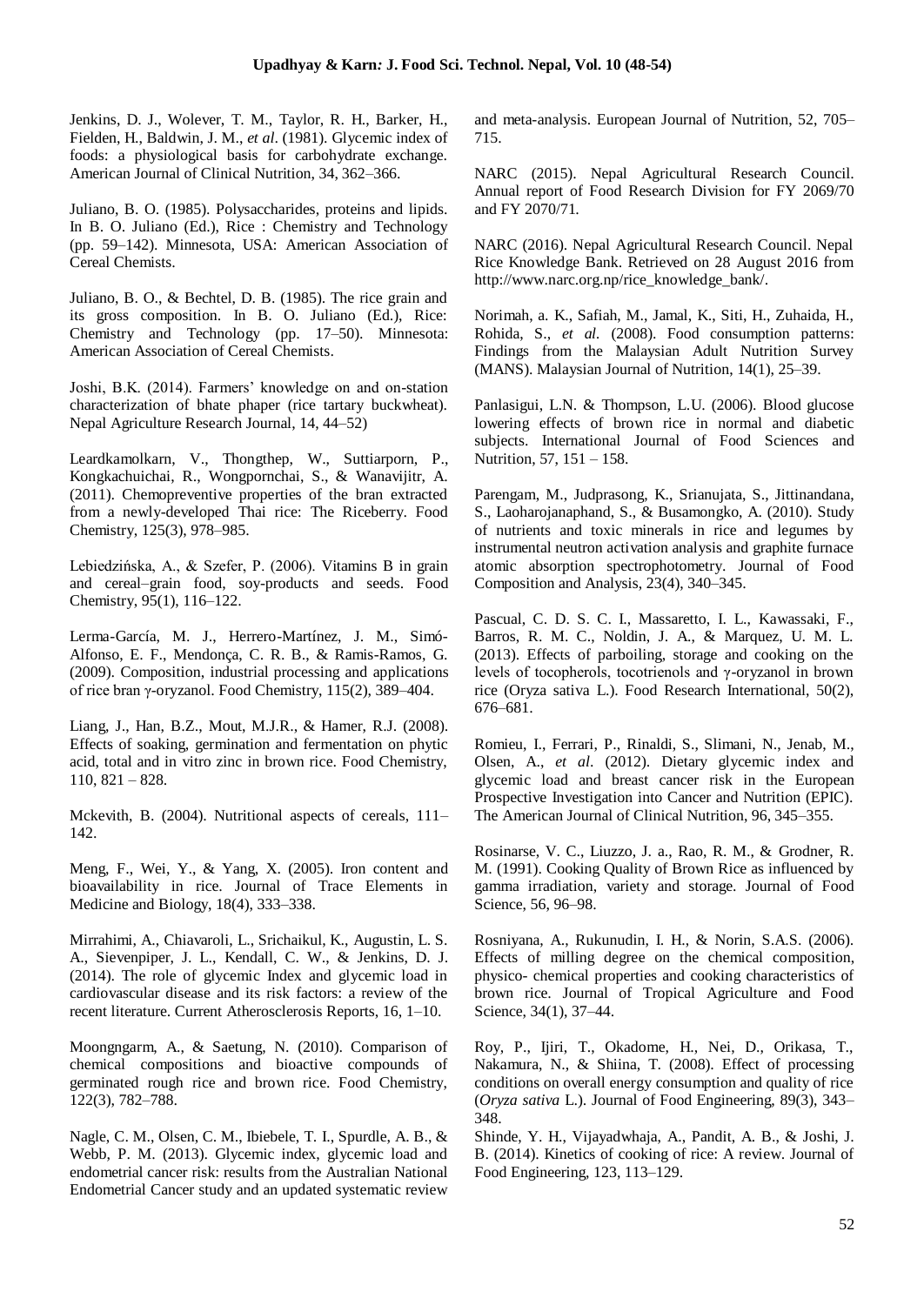Slavin, J. (2004). Whole grains and human health. Nutrition Research Reviews, 17, 99–110.

Sun, Q., Spiegelman, D., van Dam, R.M., Holmes, M.D., Malik, V.S., Willet, W.C., & Hu, F.B. (2010). White rice, brown rice, and risk of type 2 diabetes in US men and women. Archives of Internal Medicine, 170, 961–969.

Tian, S., Nakamura, K., & Kayahara, H. (2004). Analysis of phenolic compounds in white rice, brown rice, and germinated brown rice. Journal of Agricultural and Food Chemistry, 52, 4808–4813.

Thebaudin, J. Y., Lefebvre, A. C., Harrington, M., & Bourgeois, C. M. (1997). Dietary fibres: nutritional and technological interest. Trends in Food Science & Technology, 8(2), 41–48.

USDA National Nutrient Database for Standard Reference. (2014). Food Group: 20 Cereal Grains and Pasta. Retrieved January 1, 2015, from https://www.ars.usda.gov/SP2UserFiles/Place/80400525/Dat a/SR27/reports/sr27fg20.pdf

UNSD (2016). United Nations Statistics Division. United Nations Commodity Trade Statistics Database. Retrieved on 1 September, 2016 from http://comtrade.un.org/db/dqBasicQueryResults.aspx?cc=10 0620&px=H1&r=524&y=2015

Wang, B., Medapalli, R., Xu, J., Cai, W., Chen, X., He, J. C., & Uribarri, J. (2013). Effects of a whole rice diet on metabolic parameters and inflammatory markers in prediabetes. E-SPEN Journal, 8(1), e15–e20.

WHO (2015). World Health Organization. Micronutrient deficiencies. Global Targets 2025. WHO Global Database on Anaemia. http:// http://www.who.int/nutrition/topics/ida/en/. Retreived on 30 August, 2016.

Willet, W. C., Hunter, D. J., Stampfer, M. J., Colditz, G., Manson, J. E., Spiegelman, D., *et al*. (1992). Dietary fat and fiber in relation to risk of breast cancer. Journal of American Medical Association, 268, 2037–2041.

Wolever, T. M. S., & Mehling, C. (2002). Highcarbohydrate – low-glycaemic index dietary advice improves glucose disposition index in subjects with impaired glucose tolerance. British Journal of Nutrition, 87, 477–487.

WHO (2007). World Health Organization. Thiamine deficiency and its prevention and control in major emergencies. Geneva; 1999. WHO/NHD/99.13.

Yanai, H., Katsuyama, H., Hamasaki, H., Abe, S., Tada, N., & Sako, A. (2014). Effects of carbohydrate and dietary fiber intake, glycemic index and glycemic load on HDL metabolism in Asian populations. Journal of Clinical Medical Research, 6(5), 321–326.

Yoshida, H., Tanigawa, T., Yoshida, N., Kuriyama, I., Tomiyama, Y., & Mizushina, Y. (2011). Lipid components, fatty acid distributions of triacylglycerols and phospholipids in rice brans. Food Chemistry, 129(2), 479–484.

Source: USDA National Nutrient Database for Standard Reference (2014) (Adapted)

**Table 2**. **B-vitamins and minerals composition of different brown rice**

| Szefer<br>(2006)<br>Saetung<br>(2010)<br>McKevith<br>McKevith<br>Deepa<br>Peepa<br>Coo8)<br>Dipti<br>$\begin{array}{cc} a \\ dt \\ dt \\ dt \end{array}$ |  |  |
|----------------------------------------------------------------------------------------------------------------------------------------------------------|--|--|